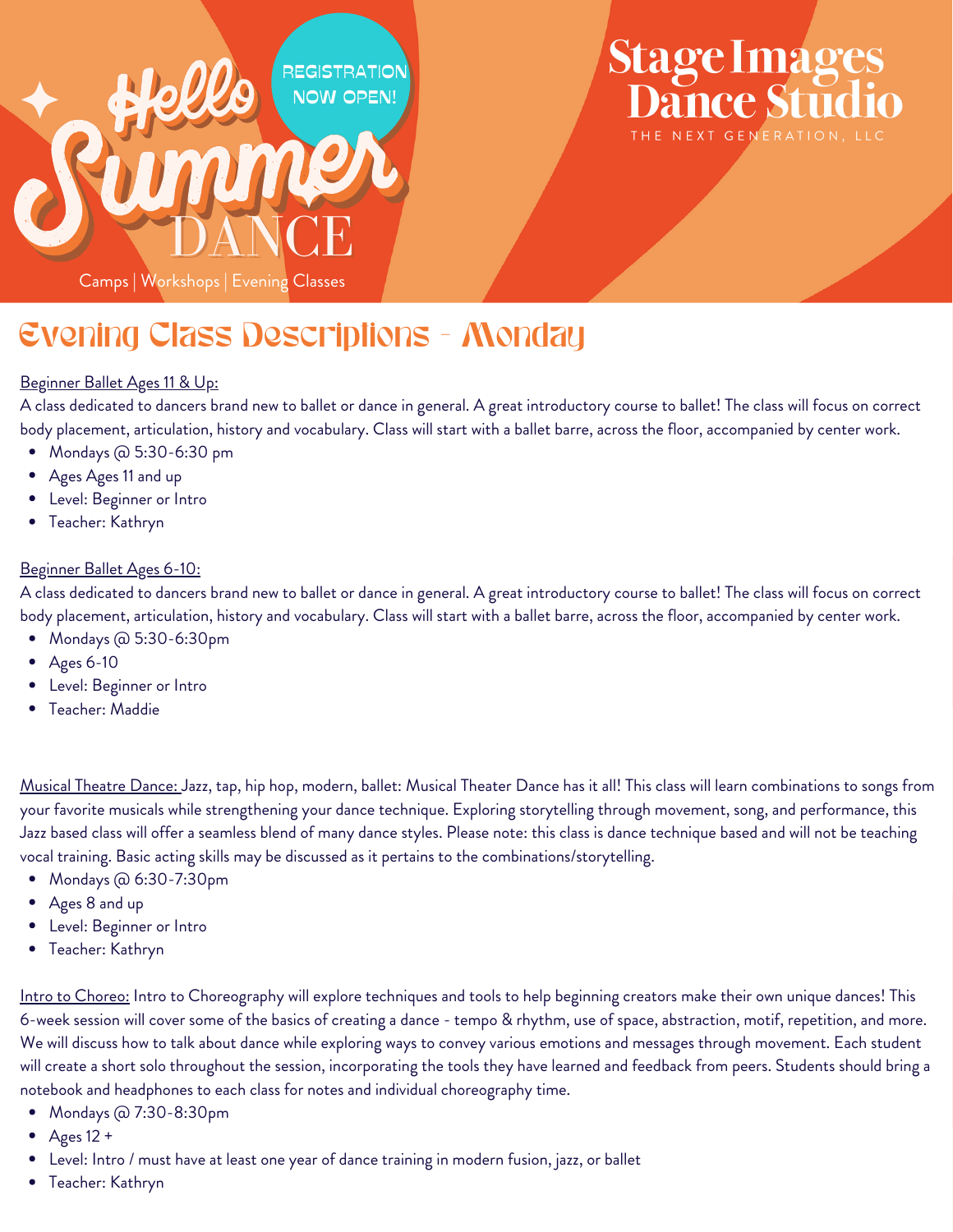## Evening Class Descriptions - Tuesday

Adult Hip hop: Take a class for yourself! Add this to your self-love routine! High energy, groove packed class aimed to please any level of dancer. Take the class as an exercise class or learn a new dance style. All levels are welcome to this class. No experience needed.

Stage Images<br>Dance Studio

THE NEXT GENERATION, LL

- Tuesdays @ 5:30-6:30pm
- Ages 18+
- Level: Beginner
- Teacher Kshitija

Tap Technique: Mixed levels are welcome to join this short six week session. Any student is welcome as the class will be structured to help students accomplish their goals of staying involved in tap, learning or mastering tap steps.

- Tuesdays @ 5:30-6:30 pm  $\bullet$
- Ages 6+
- $\bullet$ Level: Mixed
- Teacher: Julie

Jazz & Tap Combo: Beginner level class for dancers who have little to no experience. Half of this class will be spent working on jazz and the remaining half will focus on learning tap. The best of both worlds offered! Class will be structured as a traditional dance class, where students will learn vocabulary, class etiquette, and coordination while learning the art of jazz and tap dance!

- Tuesdays @ 6:30-7:30pm
- Ages 6-10
- Level: Beginner
- Teacher: Julie

Let's Dance - Jazz Tech: Dancers will continue to build off previous jazz or ballet training, working through progressions and center work combinations, with a focus on strength and flexibility. Dancers will leave feeling refreshed on their jazz technique and abilities!

- Tuesdays @ 7:30-8:30 pm
- Ages 10 and up
- Level: At least 1+
- Teacher: Maddie

Leaps & Turns 101: Are you struggling with your turns? Or your Leaps? Or just want to build your vocabulary of movement? We will take the opportunity to dissect various turns and jumps, looking at the mechanics of each move and what does and doesn't make them work. Dancers will gain various methods of strengthening exercises to help them consistently execute their turns and leaps.

- Tuesdays @ 6:30-7:30 pm
- Ages 7+
- Level: 2 or higher
- Teacher: Maddie

Young Hip hop: Learn coordination, rhythm, vocabulary and history! Dancers will explore the various methods and techniques associated with hip hop dance! Get your groove on this summer!

- Tuesdays @ 7:30-8:30 pm
- Ages 6-10
- Level: Beginner/Intermediate
- Teacher: Kshitija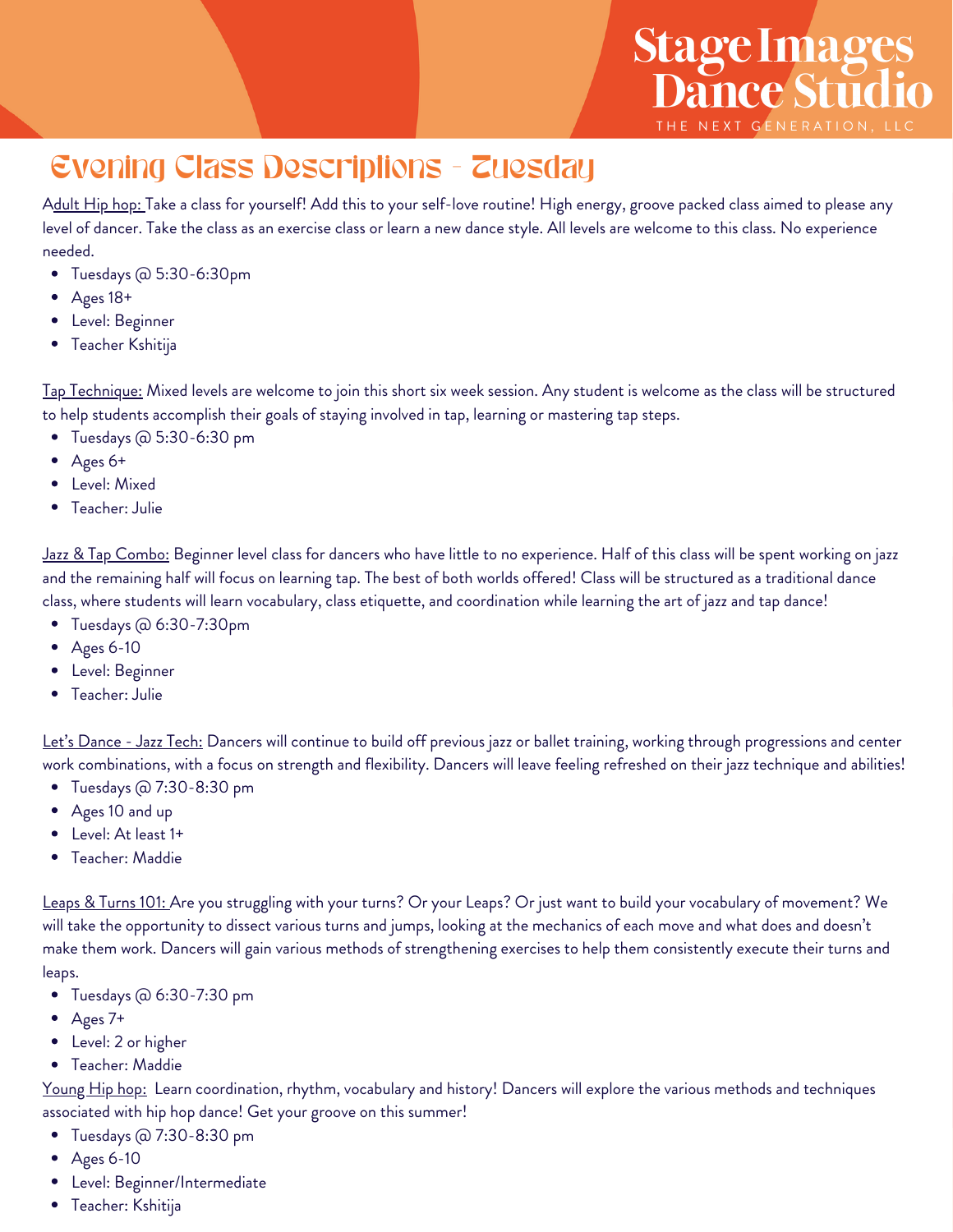# Stage Images<br>Dance Studio THE NEXT GENERATION, LLC

### Evening Class Descriptions - Wednesday

Ballet Technique Levels 2 & Up: Stay in ballet shape with this mixed level ballet class. Dancers will have the opportunity to continue to build on their foundation of ballet, while focusing on technique, musicality, and proper placement.

- Wednesdays @ 5:30-6:30 pm
- Ages 8+
- Level: Level 2 or higher
- Teacher: Kathryn

3-4 YO Combo: Is your dancer 3 or 4 year this summer? Enroll them now into a mixed combination class, focusing on ballet and tap dance. This is a great opportunity to explore our combination classes we offer in our Little's program! Class is structured to set the foundation for a traditional dance class. It encourages proper classroom etiquette while having fun learning basic steps and working on coordination.

- Wednesdays @ 5:30-6:30 pm
- Ages 3 to 4
- Level: Intro
- Teacher: Julie

Adult Ballet: Whether you're new to ballet, returning after years, or are a frequent mover - this open level adult ballet class can be for you!

- Wednesdays @ 6:30-7:30 pm
- Ages: Adult 18+
- Level: Beginner Intermediate
- Teacher: Kathryn

Summer Performance Company: During the short six weeks, dancers will learn a routine to perform at an in-house showing. Choreography will be the main focus of the two hours, with an opportunity to work on technique. This concert based dance class will study the art of contemporary dance, bringing a story and the artistry of dance to life!

- Wednesdays @ 6:30 8:30 pm
- $\bullet$ Ages: 8+
- Level: Minimum of 1 year of experience
- Teachers: Maddie & Kathryn

Adult Tap: All levels welcomed! A fun time to gather and work on your tap skills!

- Wednesdays @ 7:30-8:30 pm
- Ages 18+
- Level: ALl
- Teacher: Miss Julie